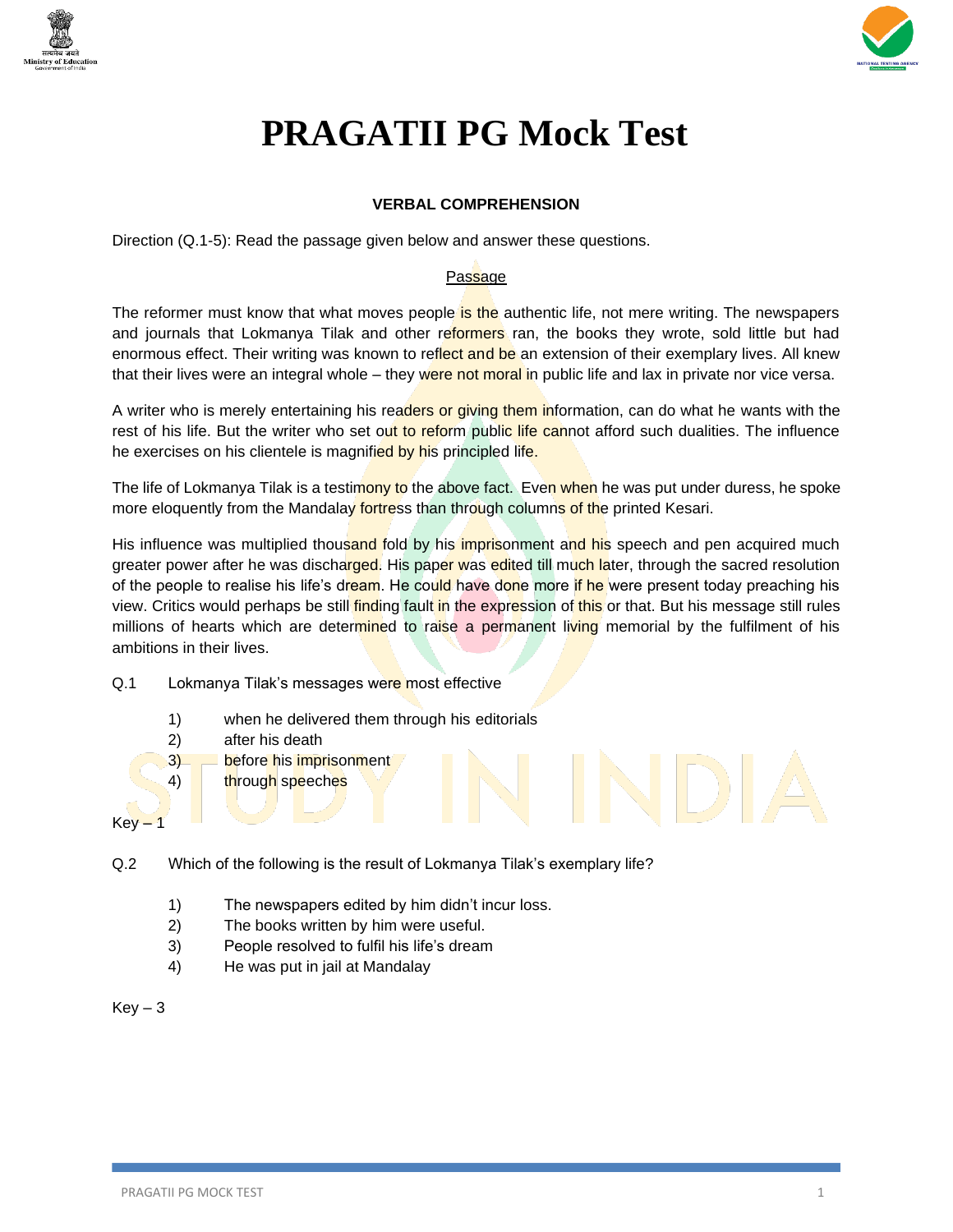



- Q.3 In the context of the passage, a reformer becomes effective if
	- 1) He is a journalist with objective view point.
	- 2) He is an author with excellent style of writing.
	- 3) He is a good critic of social practices.
	- 4) He is a person with consistency in his writing and life style.

- Q.4. Which of the following statements about Lokmanya Tilak and reformers is true?
	- 1) They were moral in private but lax in public life.
	- 2) Their influence on people was negligible.
	- 3) Very few people used to read newspapers edited by them.
	- 4) Their influence was multiplied a thousand fold by their imprisonment

Key -4

- Q.5. Which of the following is the general tendency of critics?
	- 1) To find with one or the other expression of a writer.
	- 2) To praise only those writers whom they like.
	- 3) To condemn all reformer writers.
	- 4) To suggest new ideas to the public.

Key -1

Direction (Q.6-10): Read the following passage and answer these questions.

#### Passage

True it is the function of the army to maintain law and order in abnormal times. But in normal times there is another force that compels citizen to obey the laws and to act with due regard to the rights of others. The force also protects the lives and the properties of law abiding men. Laws are made to secure the personal safety of its subjects and to prevent murder and crimes of violence. They are made to secure the property of the citizens against theft and damage, to protect the right of communities and castes to carry out their customs and ceremonies, so long as they do not conflict with the rights of others.

Now the good citizen, of his own free will obey these laws and takes care that everything he does is done with due regard to the rights and well-being of others. But the bad citizen is only restrained from breaking these laws by fear of consequence of his actions. And the necessary steps to ensure that the un-abiding citizen acts as a good citizen, are taken by this force. The supreme control of law and order in a State is in the hands of a Minister who is responsible and accountable to the State assembly and acts through the Inspector General of Police.

Q.6. Expression "Customs and Ceremonies" means

- 1) fairs and festivals
- 2) habits and traditions
- 3) usual practices and religious rites
- 4) superstitions and formalities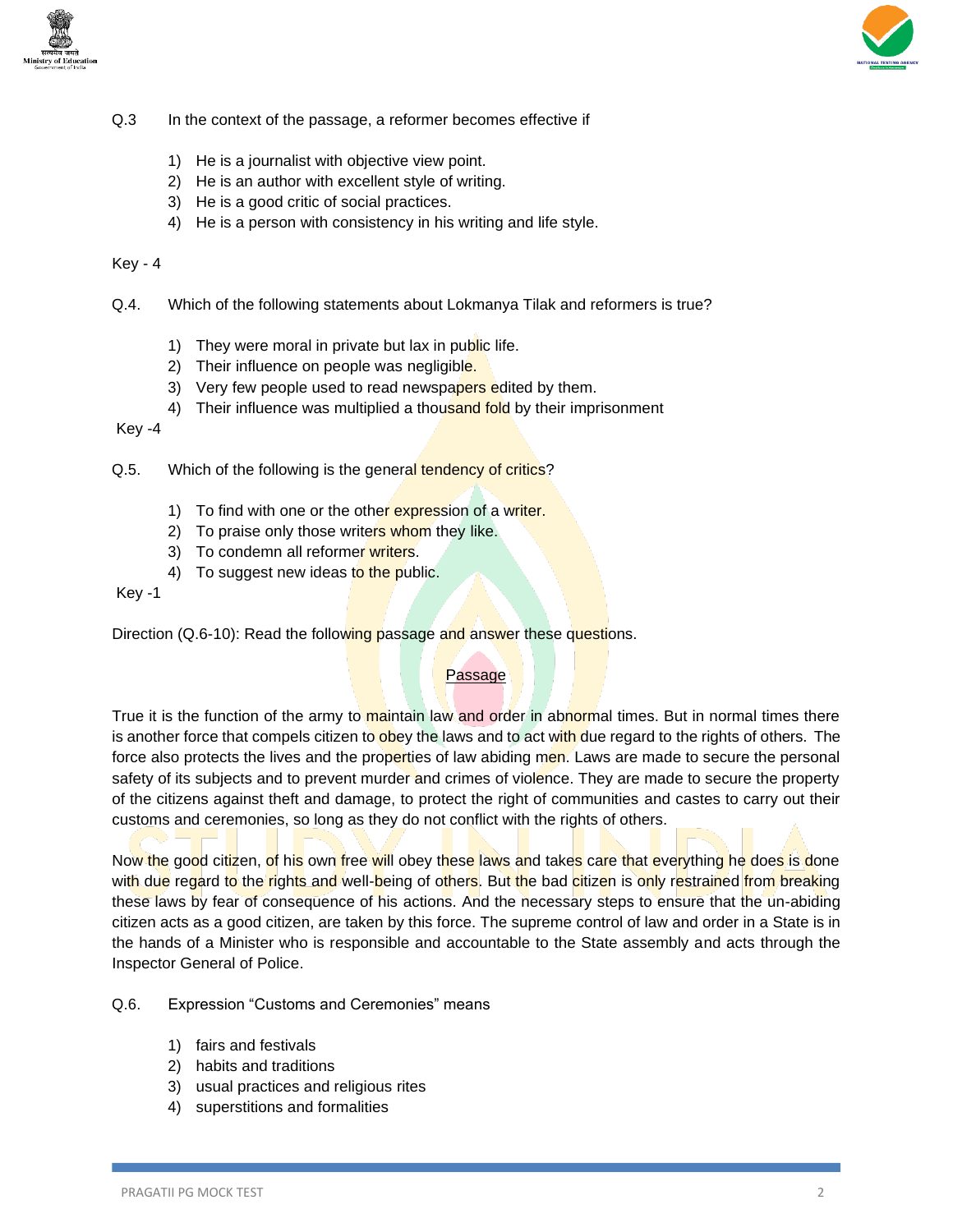



- Q.7. Which of the following is not implied in the passage?
	- 1) Law protects those who respect it.
	- 2) Law ensures peoples religions and social rights absolutely and unconditionally.
	- 3) The forces of law transform irresponsible citizens into responsible ones.
	- 4) Law acts as a deterrent for committing crimes.

 $Key - 2$ 

- Q. 8. Which of the following is not the sole responsibility of police?
	- 1) To protect the privileges of all citizens.
	- 2) To check violent activities of citizens.
	- 3) To ensure peace among citizens by safeguarding individual rights.
	- 4) To maintain peace during extraordinary circumstances.

Key -4

### Q.9. Suitable title of the passage would be

- 1) The function of the army
- 2) Laws and people's rights
- 3) Fear of law
- 4) Functions of police.

Key -4

- Q.10. Which is the main thrust of the passage?
	- 1) It deals with importance of army in maintaining law and order
	- 2) It highlights the role of police as superior to Army.
	- 3) It points to the responsibility of the Minister and IG of Police
	- 4) It discusses roles of law abiding and bad citizens.
- Key -3

Direction (Q.11-15): Choose the correct meaning of idioms, given underlined in the sentences.

- Q.11. Sumit had to look high and low before he could find his scooter key.
	- 1) no where
	- 2) always
	- 3) everywhere
	- 4) somewhere

 $Key-3$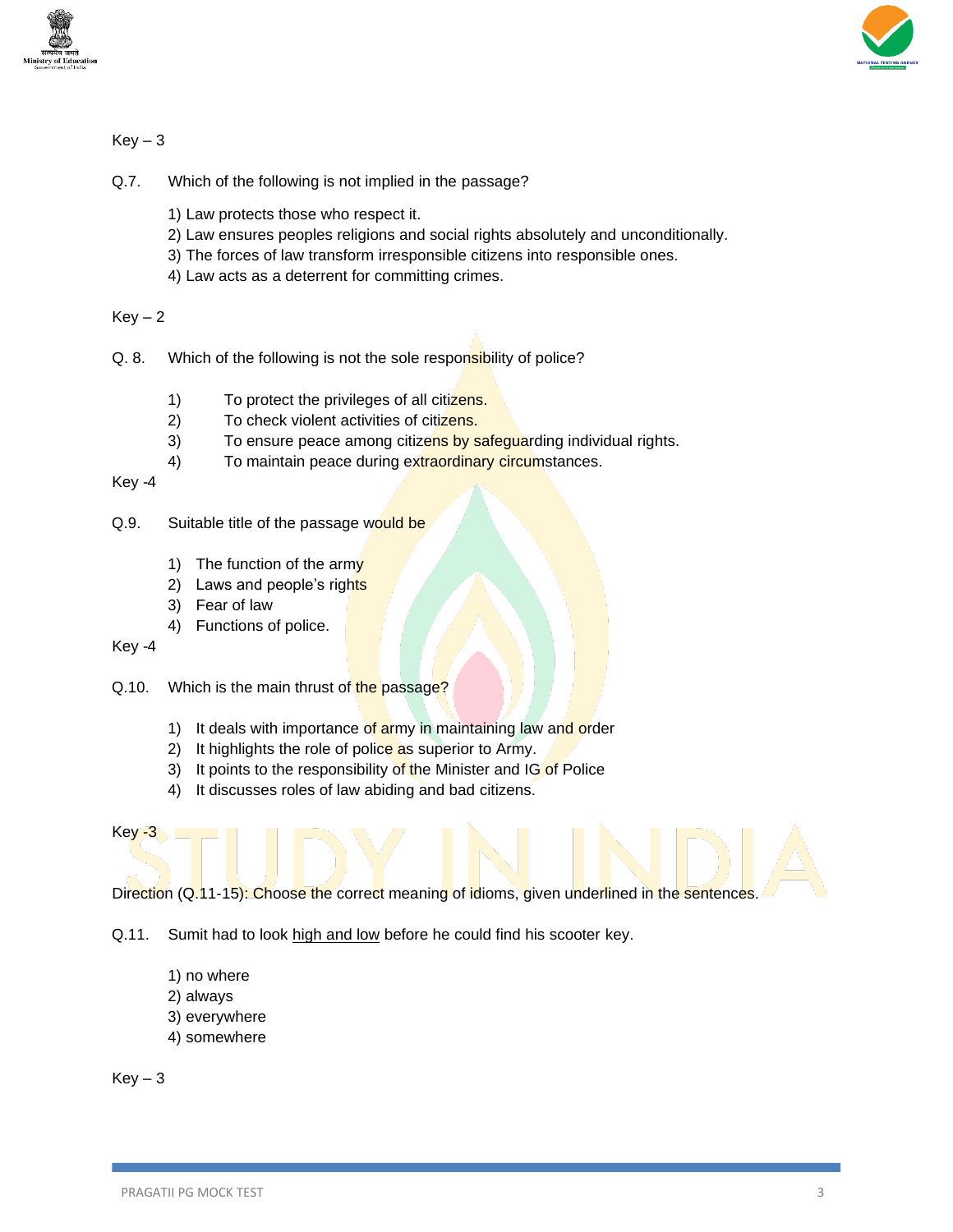



- Q.12. You may rush pillar to post, but you stand no chance of getting work done till you pay bribe.
	- 1) be very busy
	- 2) rush in all directions and suffer harassment
	- 3) go to all post boxes and post offices
	- 4) go to many offices and post letters

Q.13. We should guard against our green-eyed friends.

- 1) rich
- 2) handsome
- 3) jealous
- 4) enthusiastic

## Key -3

Q.14 The present syllabus leaves very little elbow room for teachers to be innovative.

- 1) room for elbow
- 2) space
- 3) ground
- 4) freedom

 $Key - 4$ 

Q.15. The politician was able to sway the mob with the gift of the gab.

- 1) fluency of speech
- 2) abundance of promises
- 3) flattering words
- 4) political foresight

Key -1

Direction (Q.16-20): In these questions, a part of sentence has errors and the other parts have none. Find out which part has error.

Q.16. How I wish / it had been me / whom you had chosen / and not she.

| (1) | (2) | (3) | (4) |
|-----|-----|-----|-----|
|-----|-----|-----|-----|

Key -4

Q.17. She is one of those persons / whom, I am sure / always do their best / even in the most  $(1)$   $(2)$   $(3)$ trying circumstances. (4) Key -2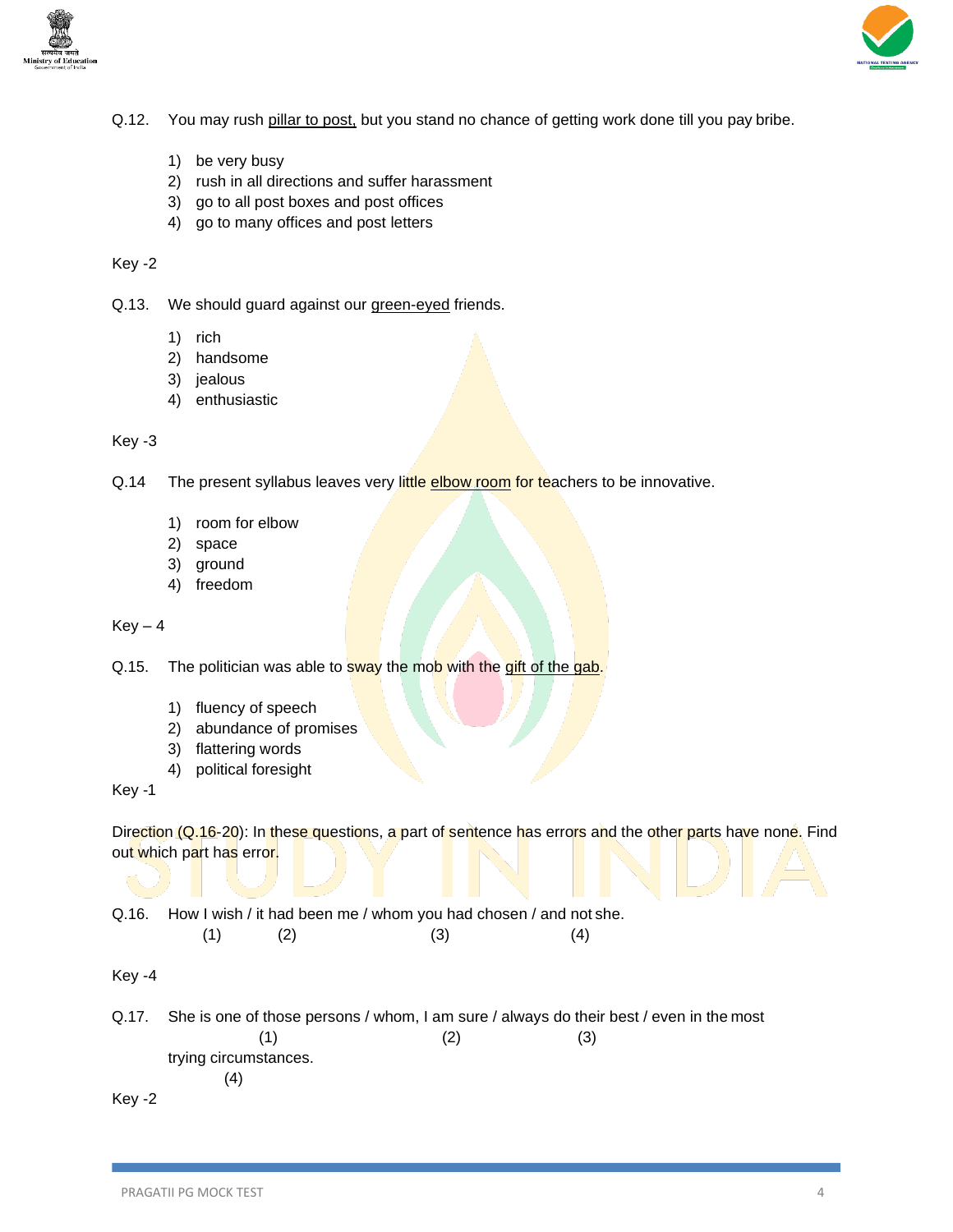



Q.18. I am given / so many works / to do at the / same time.  $(1)$   $(2)$   $(3)$   $(4)$ Key -2 Q.19. A body of volunteers / has been organized / to help faculty/ in their attempt to raise funds.  $(1)$   $(2)$   $(3)$   $(4)$ Key- 4 Q.20. A person I met / in the theatre / was the playwright / himself.  $(1)$   $(2)$   $(3)$   $(4)$ Key -1 Direction (Q.21-25): Out of the four given alternatives, choose the one which expresses the meaning of the

#### Q.21. ACCEDE

given word.

- (1) Consent
- (2) Assess
- (3) Access
- (4) Proceed

```
Key -1
```
#### Q.22. OBSESSION

- 1) Preoccupation
- 2) Frustration
- 3) Dejection
- 4) Suspicion

Key -1

- Q.23. QUIVER
	- 1) Quarrel
	- 2) Waver
	- 3) Quicken
	- 4) Tremble

- Q.24. SYNOPSIS
	- 1) Summary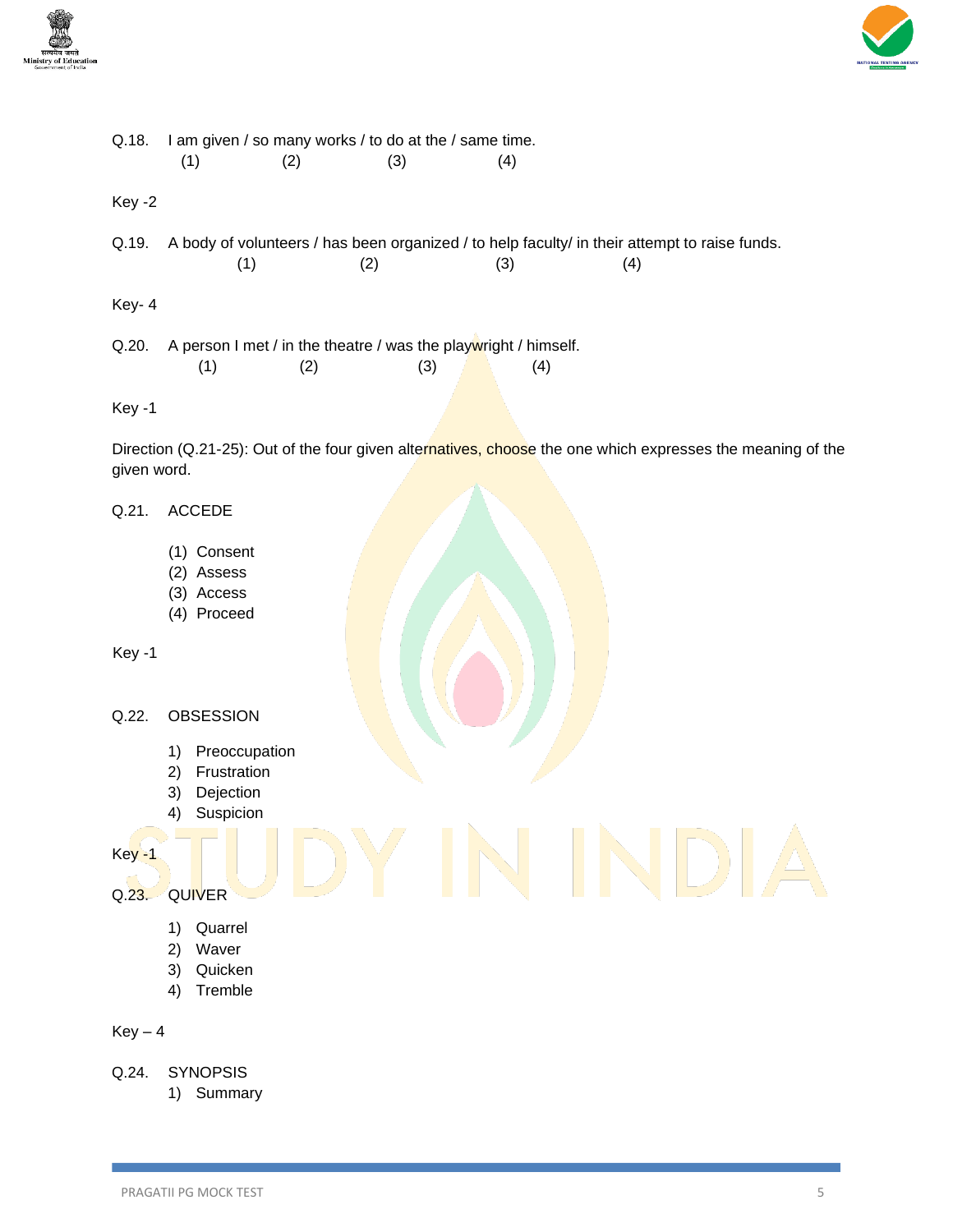



- 2) Preview
- 3) Discussion
- 4) Report

- Q.25. SOMBRE
	- 1) Gloomy
	- 2) Serious
	- 3) Quiet
	- 4) Sleepy

Key -1

Direction (Q.26-30): Out of the given four alternatives choose the word opposite in meaning to the given word

# Q.26. URBAN

- 1) Rustic
- 2) Rural
- 3) Civil
- 4) Domestic

 $Key - 2$ 

- Q.27. ABUNDANT
	- 1) Fertile
	- 2) Meagre
	- 3) Ample
	- 4) Prolific

Key -2

Q.28. RAPID

- 1) Fixed 2) Freeze
- 3) Slow
- 4) Steady

```
Key -3
```
Q. 29. WORTHY

- 1) Unimportant
- 2) Undeserving
- 3) Valuable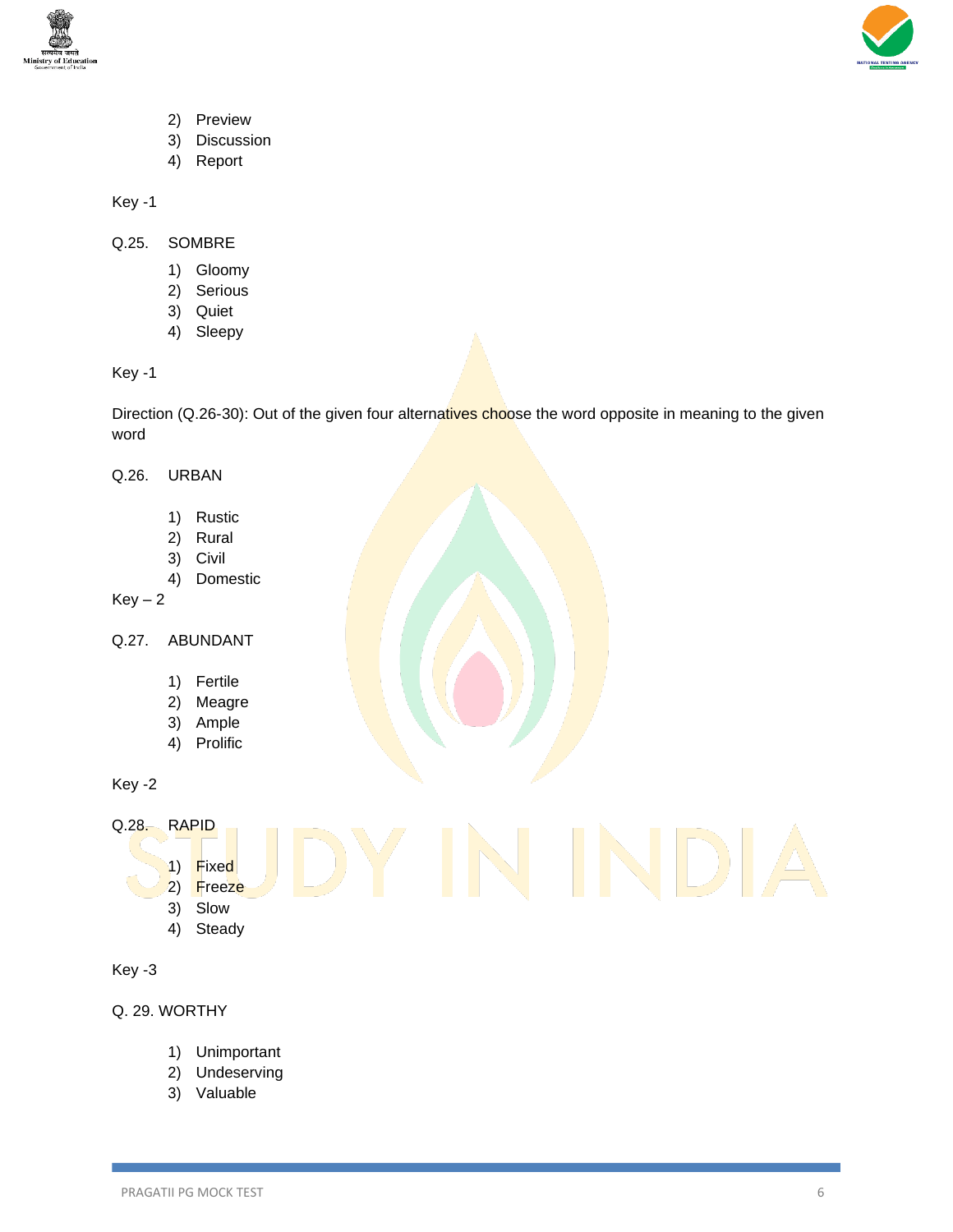



4) Honourable

Key -2

- Q. 30. MELANCHOLY
	- 1) Sad
	- 2) Cheerful
	- 3) Laborious
	- 4) Blue

 $Key - 2$ 

Direction (Q.31-35): Fill in the blanks with the right word from the options given below.

Q.31. A government in which all religions are honoured

- 1) Communist
- 2) Socialist
- 3) Secular
- 4) Capitalist

Key -3

Q.32. A place where government/public records are kept is called

- 1) Archive
- 2) Museum
- 3) Cellar
- 4) Shelf

Key -1

Q.33. Building where dead bodies are kept for a time is known as

- 1) Sanatorium
- 2) Monastery
- 3) Crematorium
- 4) Mortuary

Key -4

Q. 34 Study of origin and history of words is called

- 1) Linguistics
- 2) Verbose
- 3) Anthology
- 4) Etymology

Key -4

Q. 35. Too much official formality is called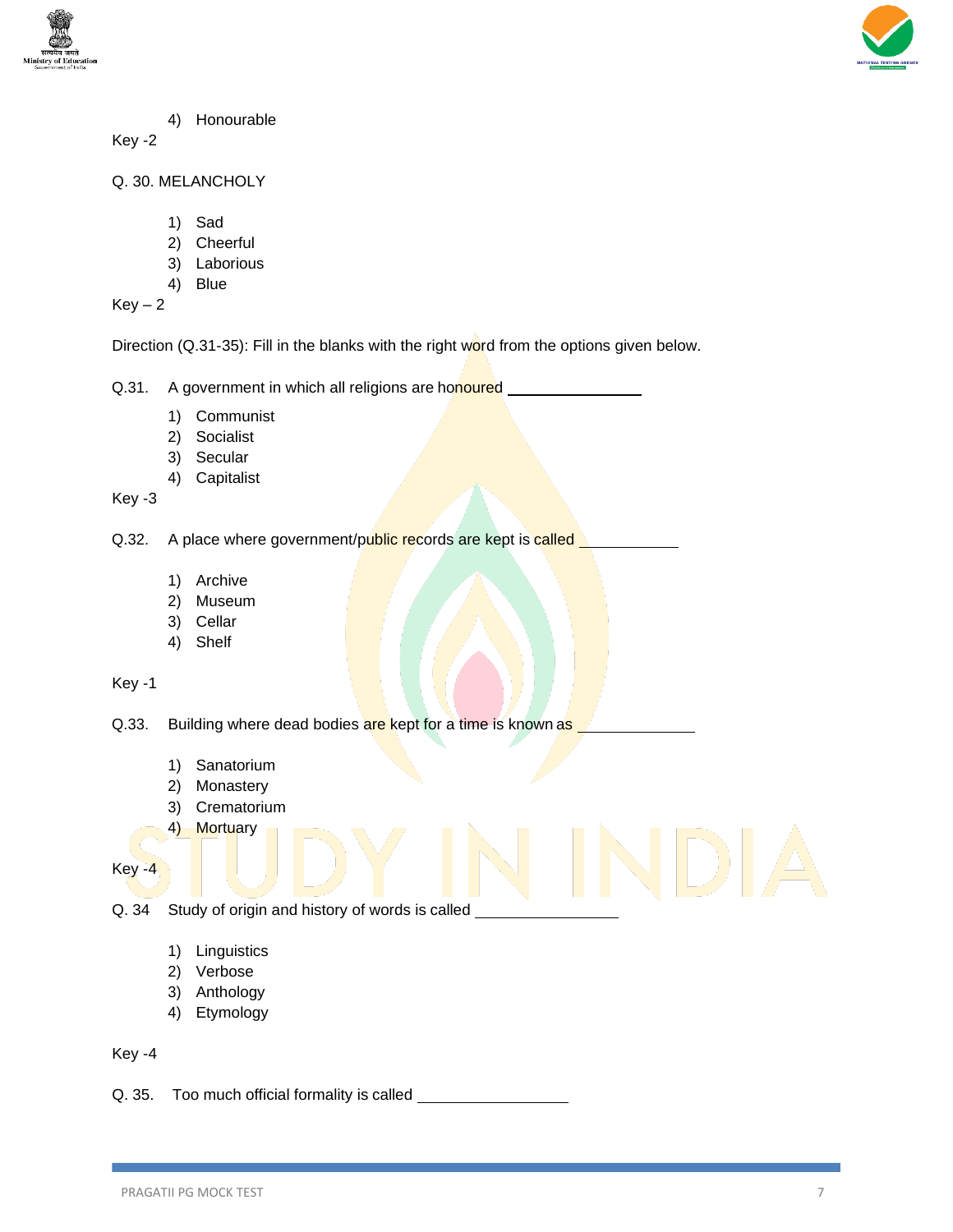



- 1) Bureaucracy
- 2) Nepotism
- 3) Red- tapism
- 4) Formalism

Direction (Q.36-40): Fill in the blanks with suitable word from alternatives given below.

Q. 36. You don't have to get up because the book is lying hand.

- 1) on
- 2) upon
- 3) at
- 4) in

 $Key-3$ 

Q.37. Children by the force of habit are **attracted anything that shines**.

- 1) by
- 2) with
- 3) to
- 4) from

 $Key-3$ 

Q. 38. Most of the family members dissented **the suggestion he made.** 

- 1) to
- 2) from
- 3) of
- 4) at

Key - 2

Q.39. During the course of speech the Principal enlarged **the need of improving college** library.

- $1)$  at
- 2) upon
- 3) on
- 4) around

- Q.40 There is no limit\_\_\_\_\_\_\_\_\_\_ wants of man.
	- 1) to
	- 2) of

 $Key - 2$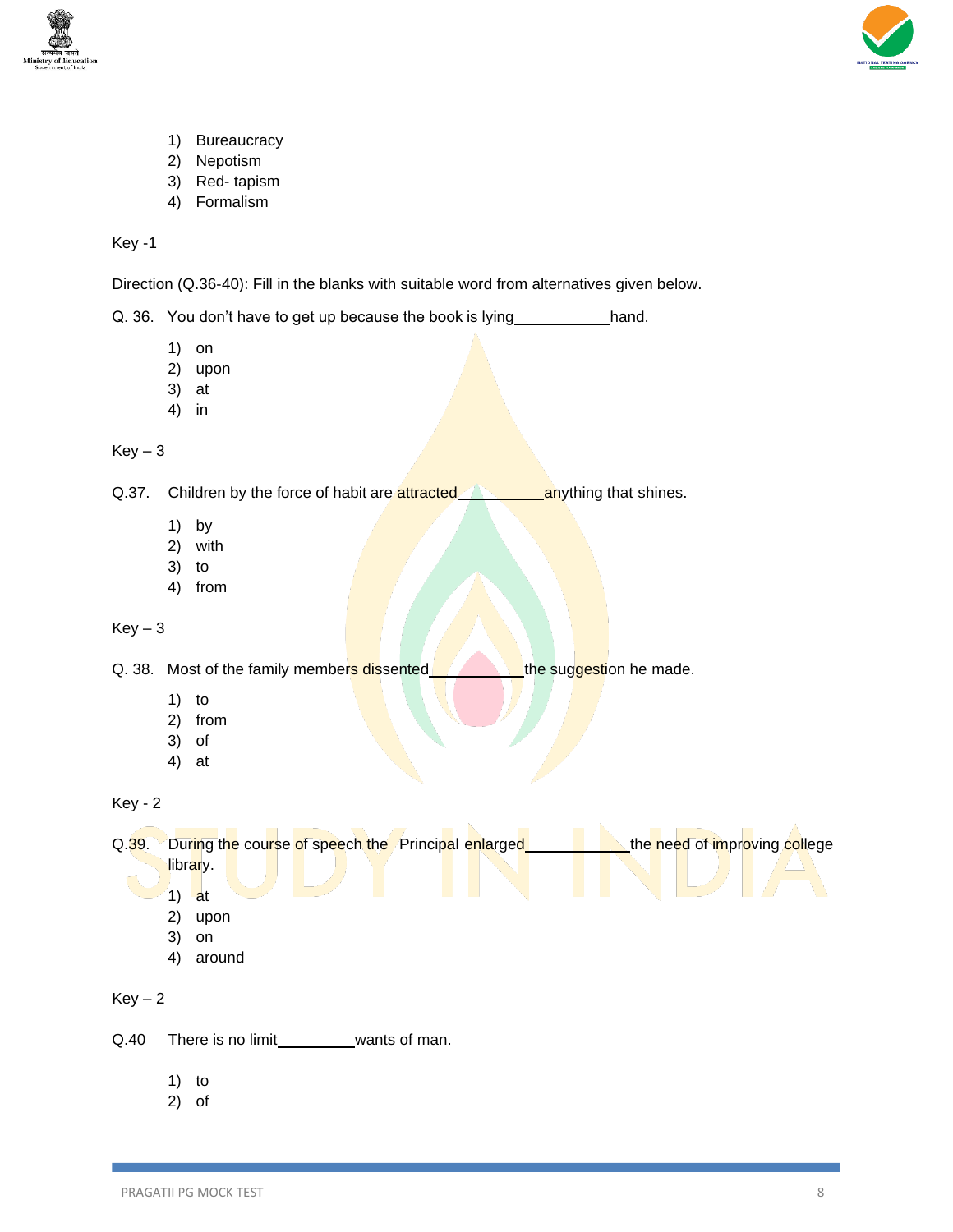



- 3) for
- 4) in

# **QUANTITATIVE APTITUDE**

- Q.1 An angle is twice its complementary angle. What is the measure of the angle ?
	- $(1)$  30<sup>0</sup>  $(2) 90<sup>0</sup>$  $(3) 60<sup>0</sup>$  $(4) 120<sup>0</sup>$

# Key- 3

- Q.2. In a triangle PQR, ∟PQR = 90<sup>0</sup> and QL is a median, PQ = 5 cm and QR = 12 cm. Then, QL is equal to
	- (1) 5 cm (2) 5.5 cm (3) 6 cm (4) 6.5 cm

 $Key - 4$ 

- Q.3 The cost of 21 pencils and 9 clippers is Rs.819/-. What is the total cost of 7 pencils and 3 clippers together ?
	- (1) Rs.204
	- (2) Rs.409
	- (3) Rs.273
	- (4) Rs.208

 $Kev - 3$ 

Q.4. The number of pairs  $(x, y)$ , where x, y are integers satisfying the equation



Q.5. Find the roots of the quadratic equation  $6x^2 - 11x - 35 = 0$ 

- (1) 5/3, -7/2 (2) -5/3, 7/2
- (3) -3/5, 2/7
- (4) 3/5, -2/7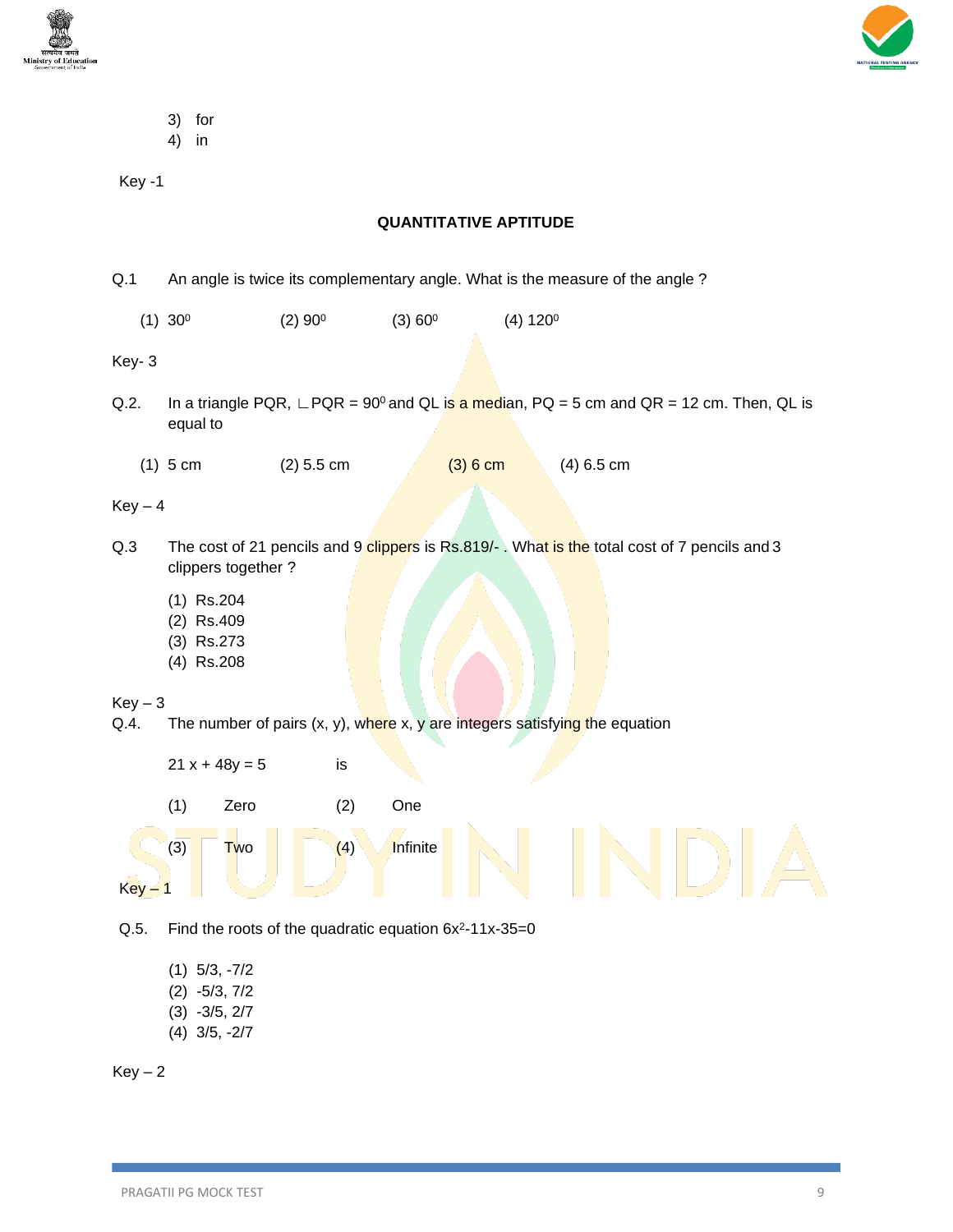



Q.6 How many numbers are there between 99 and 1000 such that the digit 8 occupies the units place?

(1) 64 (2) 80 (3) 90 (4) 104

 $Key - 3$ 

Q. 7 The sum of the natural numbers which are divisors of 100 is,

(1) 116 (2) 117 (3) 21 (4) 217

 $Key - 4$ 

- Q. 8 Ramesh and Priya started a business initially with Rs.5100 and Rs.6600 respectively. Investment done by both the persons are for different time periods. If the total profit is Rs.5400, then what is the profit of Ramesh?
	- (1) Rs.1530
	- (2) Rs.1600
	- (3) Rs.1400
	- (4) Data is inadequate

Key-4

- Q.9 Ram invested 10% more than the investment of Shyam and Shyam invested 10% less than the investment of Krishna. If the total investment of all the three persons is Rs.5780, then find the investment of Krishna.
	- (1) Rs.2010 (2) Rs.2000 (3) Rs.2100 (4) Rs.2200

 $Key - 2$ 

Q. 10. The speed of a bus is 72 km/h, the distance covered by the bus in 5 seconds is

 $(1)$  50 m  $(2)$  74.5 m  $(3)$  100 m  $(4)$  60 m

 $Key - 3$ 

Q. 11. A bullock cart has to cover a distance of 80 km in 10 hours. If it covers half of the journey in 3/5<sup>th</sup> time, what should be its speed to cover the remaining distance in the left time?

(1) 5 km/h (2) 10 km/h (3) 15 km/h (4) 18 km/h

 $Key - 2$ 

Q. 12. A car covers a distance of 200 km in 2 hours 40 minutes whereas a jeep covers the same distance in 2 hours. What is the ratio of their speeds?

(1) 3:4 (2) 4:3 (3) 4:5 (4) 5:4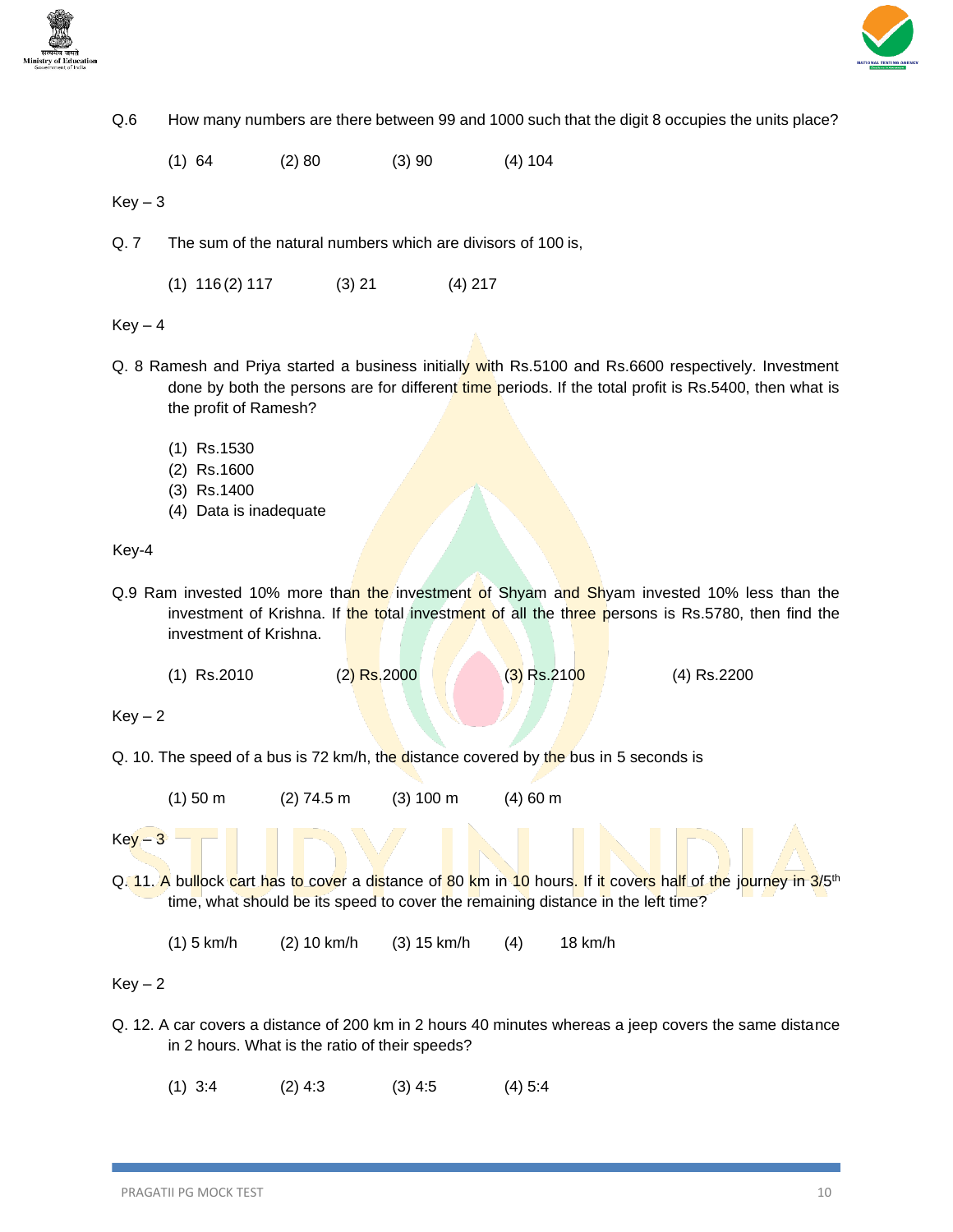



- Q.13. A sum was put at simple interest at a certain rate for 3 years. Had it been put at 1% higher rate, it would have fetched Rs.5100 more. The sum is :
	- (1) Rs.1,70,000
	- (2) Rs.1,50,000
	- (3) Rs.1,25,000
	- (4) Rs.1,20,000

 $Key - 1$ 

- Q. 14. A took a certain sum as loan from bank at a rate of 8% simple interest per annum. A lends the same amount to B at 12% simple interest per annum. If at the end of five years, A made profit of Rs.800 from the deal, how much was the original sum?
	- (1) Rs.6500 (2) Rs.4000 (3) Rs.6000 (4) Rs.4400

 $Key - 2$ 

- Q.15. The average marks of 30 students are 45 but after checking, there are two mistakes found. After adjustment, if one student got 45 more marks and other student got 15 less marks, then what will be the adjusted average?
	- (1) 45 (2) 44 (3) 47 (4) 46

 $Key - 2$ 

Q. 16. The average age of a group of workers is 42 years. If eight new workers of average age 36 years join the group, the average age of the group becomes 40 years. How many workers were there in the group initially?

(1) 12 (2) 15 (3) 18 (4) 16  $Kev - 4$ 

Q.17. The average of 'm' numbers is n<sup>4</sup> and the average of n number is m<sup>4</sup>. The average of (m+n) numbers is –

(1) mn  $(2) m<sup>2</sup>+n<sup>2</sup>$  $(3)$  mn  $(m^2+n^2)$   $(4)$  mn  $(m^2+n^2-mn)$ 

 $Kev - 4$ 

- Q.18. Find the HCF of 144, 180 and 192.
	- (1) 540 (2) 432 (3) 36 (4) 12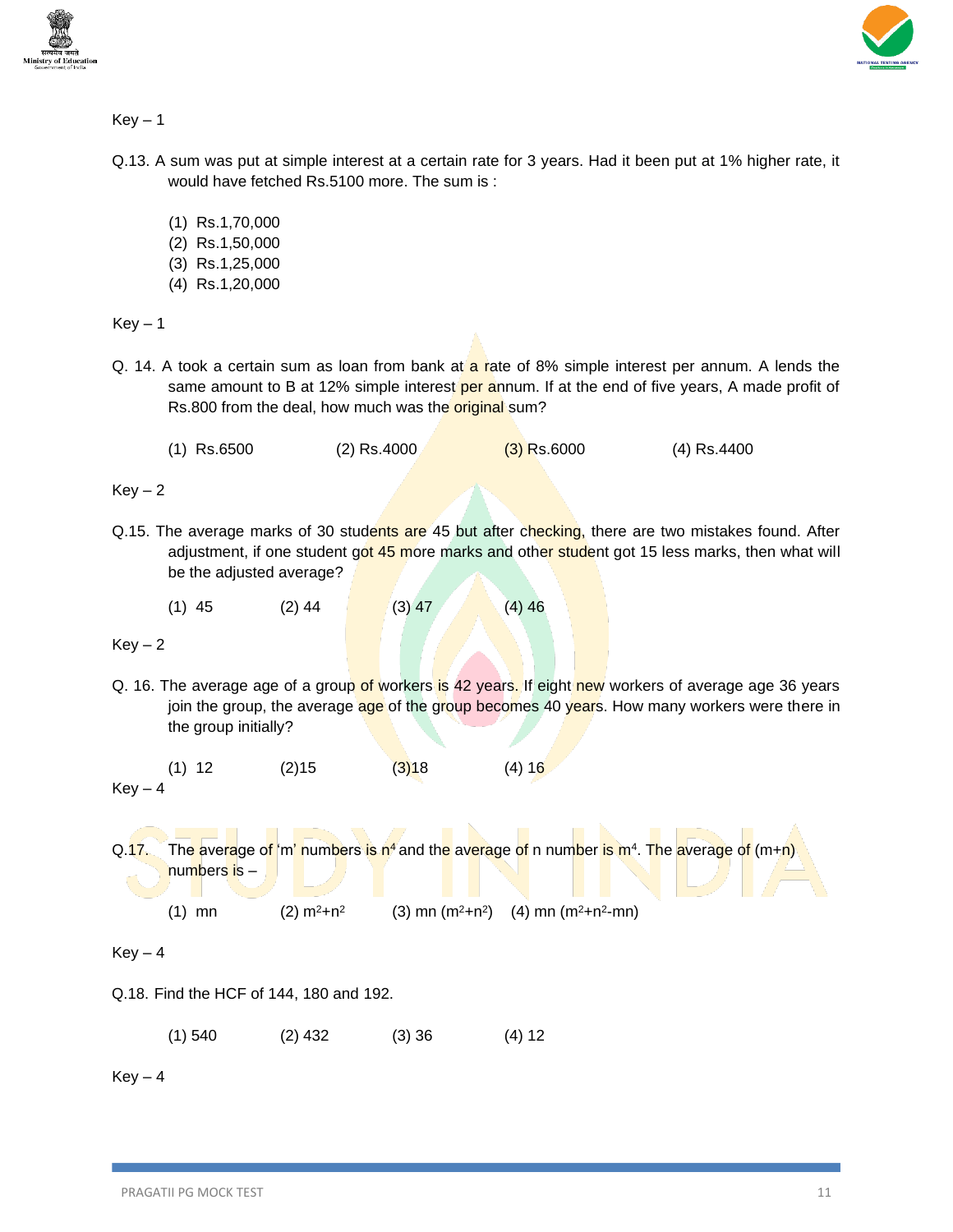



| Q.19.                                                                                                                                                      | Find the LCM of 2.5, 1.2, 20 and 7.5.                                                                      |                                |                                    |               |               |  |  |  |
|------------------------------------------------------------------------------------------------------------------------------------------------------------|------------------------------------------------------------------------------------------------------------|--------------------------------|------------------------------------|---------------|---------------|--|--|--|
|                                                                                                                                                            | (1) 60                                                                                                     | (2) 65                         | (3) 70                             | (4)50         |               |  |  |  |
| $Key - 1$                                                                                                                                                  |                                                                                                            |                                |                                    |               |               |  |  |  |
| Q.20.                                                                                                                                                      | A saves 20% of his monthly salary. If his monthly expenditure is Rs.6000, then his monthly saving<br>İS    |                                |                                    |               |               |  |  |  |
|                                                                                                                                                            | $(1)$ Rs.1200                                                                                              | $(2)$ Rs.4800                  |                                    | $(3)$ Rs.1500 | $(4)$ Rs.1800 |  |  |  |
| <b>Key - 3</b>                                                                                                                                             |                                                                                                            |                                |                                    |               |               |  |  |  |
| Q.21.                                                                                                                                                      | If A's salary is 25% higher than B's salary, then how much percent is B's salary lower than A's<br>salary? |                                |                                    |               |               |  |  |  |
|                                                                                                                                                            | $(1)$ 15%                                                                                                  | $(2)$ 20%                      | $(3)$ 25%                          | $(4)$ 33 1/3% |               |  |  |  |
| $Key-2$                                                                                                                                                    |                                                                                                            |                                |                                    |               |               |  |  |  |
| Q. 22. A person buys a book for Rs.200 and sells it for Rs.225. What will be his gain in percent?                                                          |                                                                                                            |                                |                                    |               |               |  |  |  |
|                                                                                                                                                            | $(1)$ 13%                                                                                                  | (2) 14% (3) <mark>18.4%</mark> | $(4)$ 12.5%                        |               |               |  |  |  |
| $Key-4$                                                                                                                                                    |                                                                                                            |                                |                                    |               |               |  |  |  |
| Q. 23. The number of prime numbers, which are less than 100, is                                                                                            |                                                                                                            |                                |                                    |               |               |  |  |  |
| Key -2                                                                                                                                                     | $(1)$ 24                                                                                                   | $(2)$ 25                       | (3) 26                             | (4) 27        |               |  |  |  |
| Q. 24. If a, b, c, d and e are in continued proportion then a/c is equal to                                                                                |                                                                                                            |                                |                                    |               |               |  |  |  |
|                                                                                                                                                            | $(1)$ a <sup>3</sup> /b <sup>3</sup>                                                                       | (2) $a^{4}/b^{4}$              | (3) b <sup>3</sup> /a <sup>3</sup> | (4) $b^4/a^4$ |               |  |  |  |
| $Key-2$                                                                                                                                                    |                                                                                                            |                                |                                    |               |               |  |  |  |
| Q. 25. A and B working together can finish a piece of work in 12 days while B alone can finish it in 30<br>days. In how many days A alone finish the work? |                                                                                                            |                                |                                    |               |               |  |  |  |
| Key -2                                                                                                                                                     | $(1)$ 18 days                                                                                              | (2) 20 days                    | (3) 24 days (4) 25 days            |               |               |  |  |  |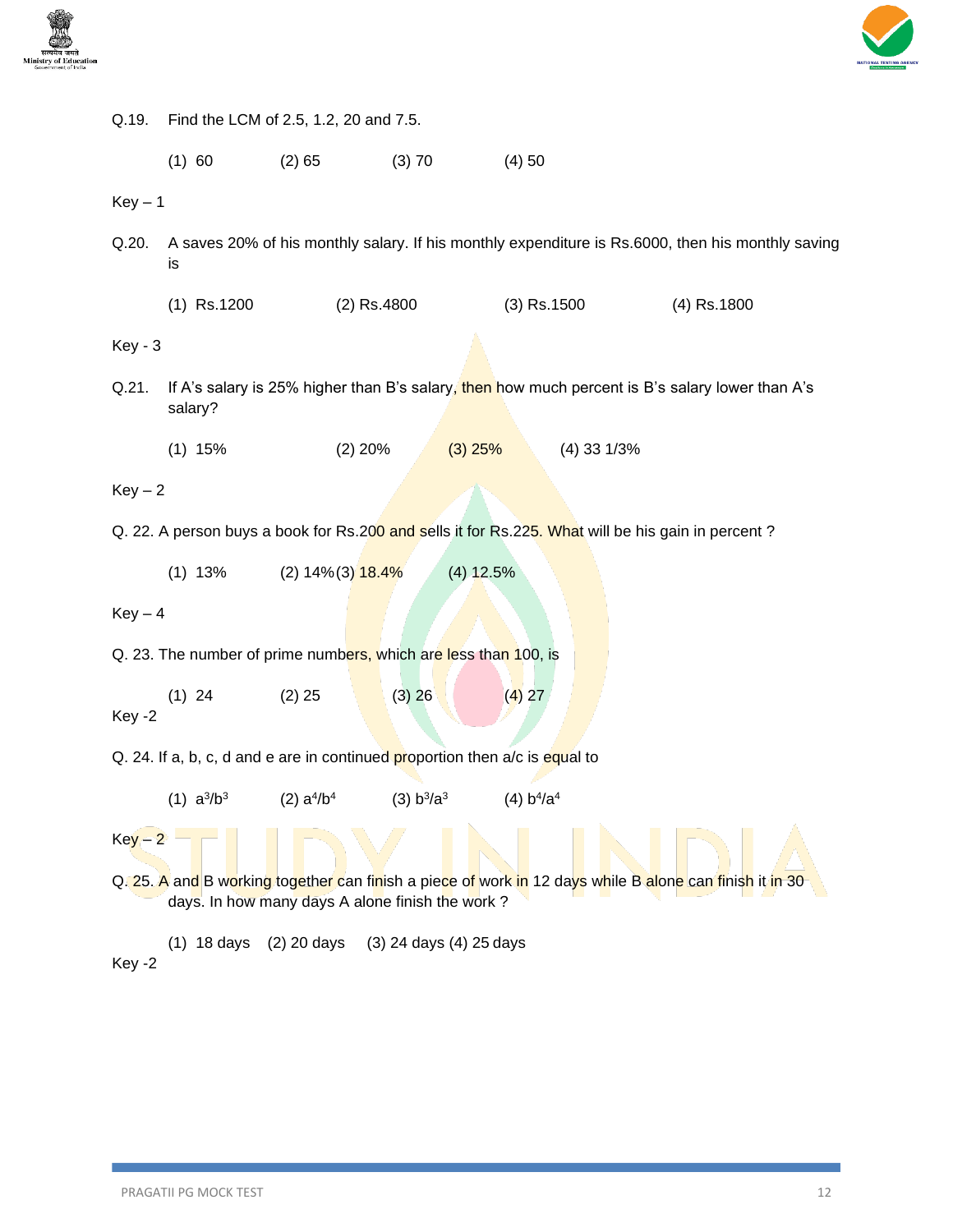



# **LOGICAL REASONING**

- Q. 1 In a certain system of coding, the word STATEMENT is written as TNEMETATS. In the same system of coding, what should be the code for the word POLITICAL?
	- (1) LACITILOP
	- (2) LCATILIOP
	- (3) OPILITACL
	- (4) LCAOPTILI

 $Key - 1$ 

- Q. 2. If in a certain code, O is written as E, A as C, M as I, S as O, N as P, E as M, I as A, P as N and C as S, then how will COMPANIES be written in that code?
	- (1) SMINCPAMO
	- (2) SEIACPAMO
	- (3) SEINCPAMO
	- (4) SEINCPMIO

 $Key - 3$ 

- Q. 3 If the word earth be written as **QPMZS** in coded form, how can HEART be written following the same coding?
	- (1) SQPZM
	- (2) SQMPZ
	- (3) SPQZM
	- (4) SQPMZ

 $Key - 4$ 

- Q. 4 Pointing towards a person, a man said to a woman, "His mother is the only daughter of your father". How is the woman related to that person?
	- (1) Daughter
	- (2) Sister
	- (3) Mother
	- (4) Wife
- $Key 3$
- Q.5. Pointing to a photograph, a man sand, "I have no brother or sister but that man's father is my father's son." Whose photograph was it?
	- (1) His own
	- (2) His son's
	- (3) His father's
	- (4) His Nephew's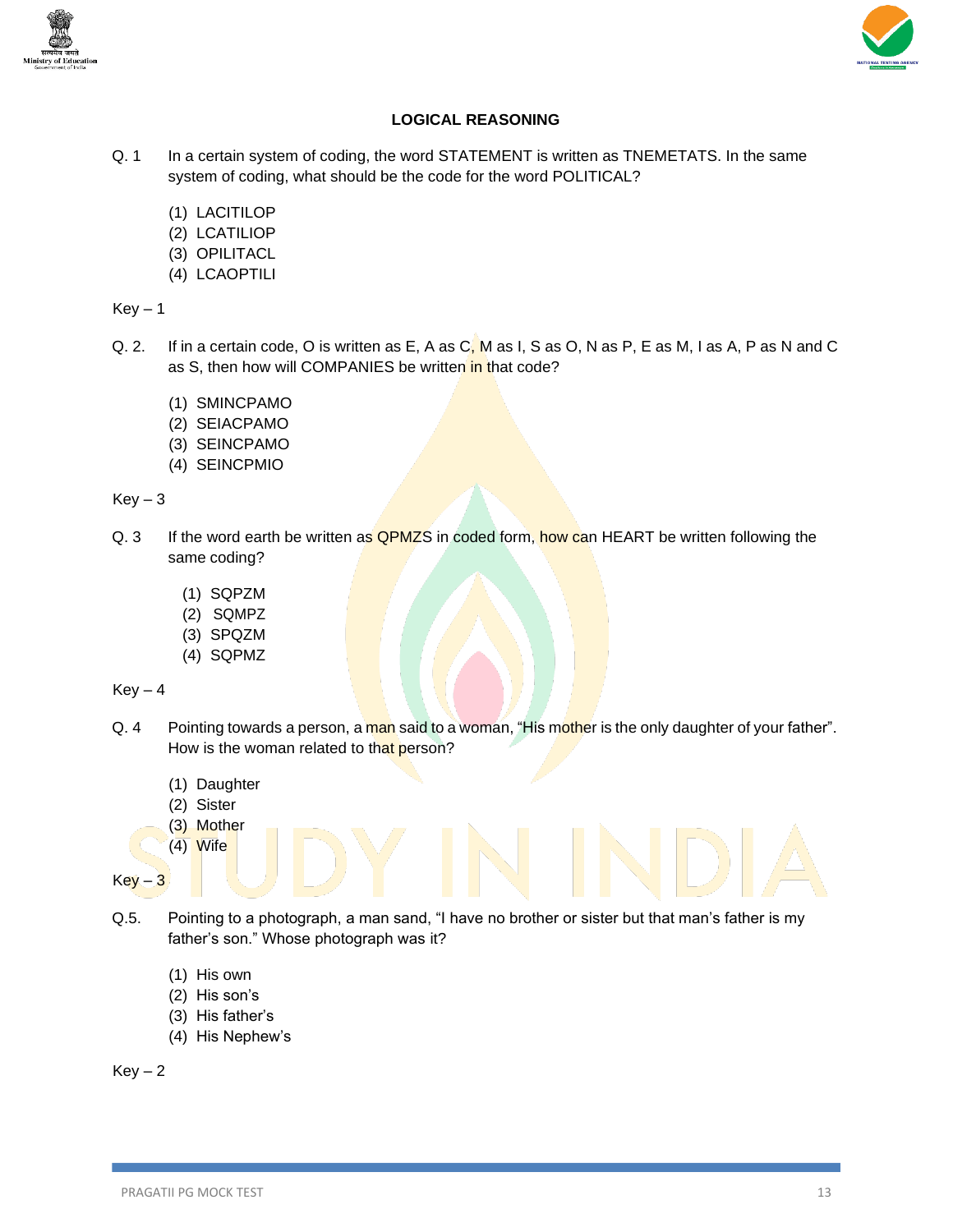



- Q. 6. A woman introduces a man as the son of the brother of her mother. How is the man related to the woman?
	- (1) Nephew
	- (2) Son
	- (3) Cousin
	- (4) Uncle

 $Key-3$ 

Direction (Q. 7 to 9)

Read the following information carefully and answer the questions given below.

- $(i)$  A, B, C, D, E, F and G are sitting around a circle and are facing the centre.
- (ii) G is second to the left of C, who is the immediate left of  $F$ .
- (iii) A is third to the left of E.
- (iv) B is between D and E.
- Q. 7. Which of the following is false?
	- (1) A is fourth to the right of E.
	- (2) G is to the immediate right of D.
	- (3) F is the third to the right of  $D$ .
	- (4) B is to the immediate left of  $D$ .

 $Key - 3$ 

- Q.8. Which of the following is true?
	- (1) C is fourth to the left of  $B$ .
	- (2) A is to the immediate right of  $G$ .
	- (3) D is second to the left of  $E$ .
	- (4) B is second to the right of  $G$ .

 $Key - 2$ 

Q.9. Which of the following pairs has the first person sitting to the immediate left of the second person?

- (1) BE
- $(2)$  CA
- (3) GD
- (4) DG

 $Key - 4$ 

Direction (Q.10 to 13)

Read the following statement to answer these questions.

Six persons A, B, C, D, E and F were playing a game of cards. A's father, mother and uncle were in the group. There were two women. B, the mother of A, got more points than her husband. D got more points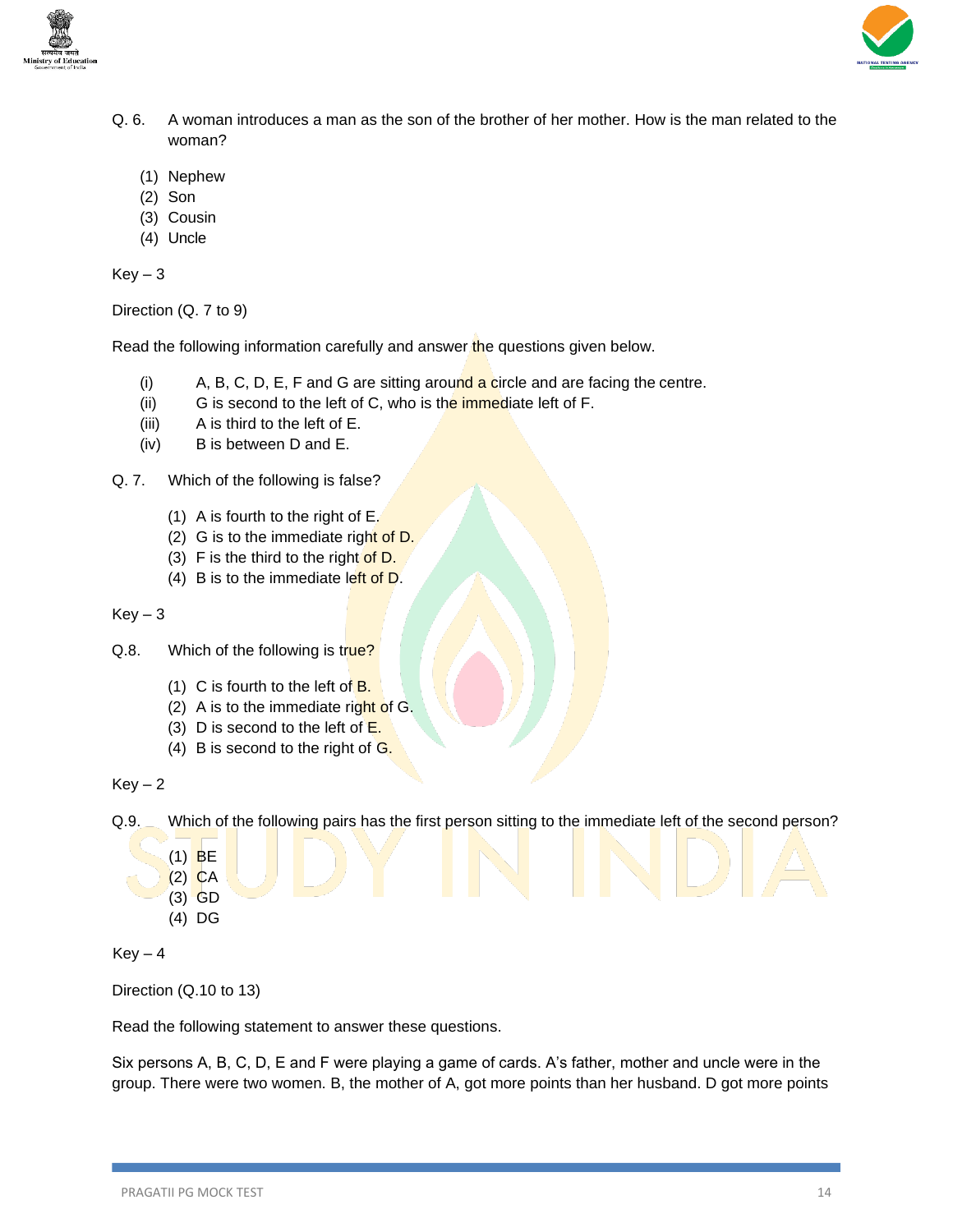



than E but less than F. Niece of E got lowest points. Father of A got more points than F but could not win the game.

### Q.10. Who won the game?

- (1) A
- (2) B
- (3) D
- (4) F

Key -2

Q.11. Who got the lowest points?

- (1) A
- (2) B
- (3) C
- (4) E

Key -1

Q.12. Who is the husband of B?

- (1) C
- (2) D
- (3) E
- (4) F

 $Key - 1$ 

Q.13. B was one of the ladies. Who was the other lady?

- (1) A
- (2) C
- (3) D
- (4) E

 $Key - 1$ 

Q.14. Complete the given series by finding the missing term.

1, 6, 15, ?, 45, 66, 91

- (1) 25
- (2) 26
- (3) 27
- (4) 28

 $Key - 4$ 

Q.15. In the series 357, 363, 369,.............., what will be the 10<sup>th</sup> term?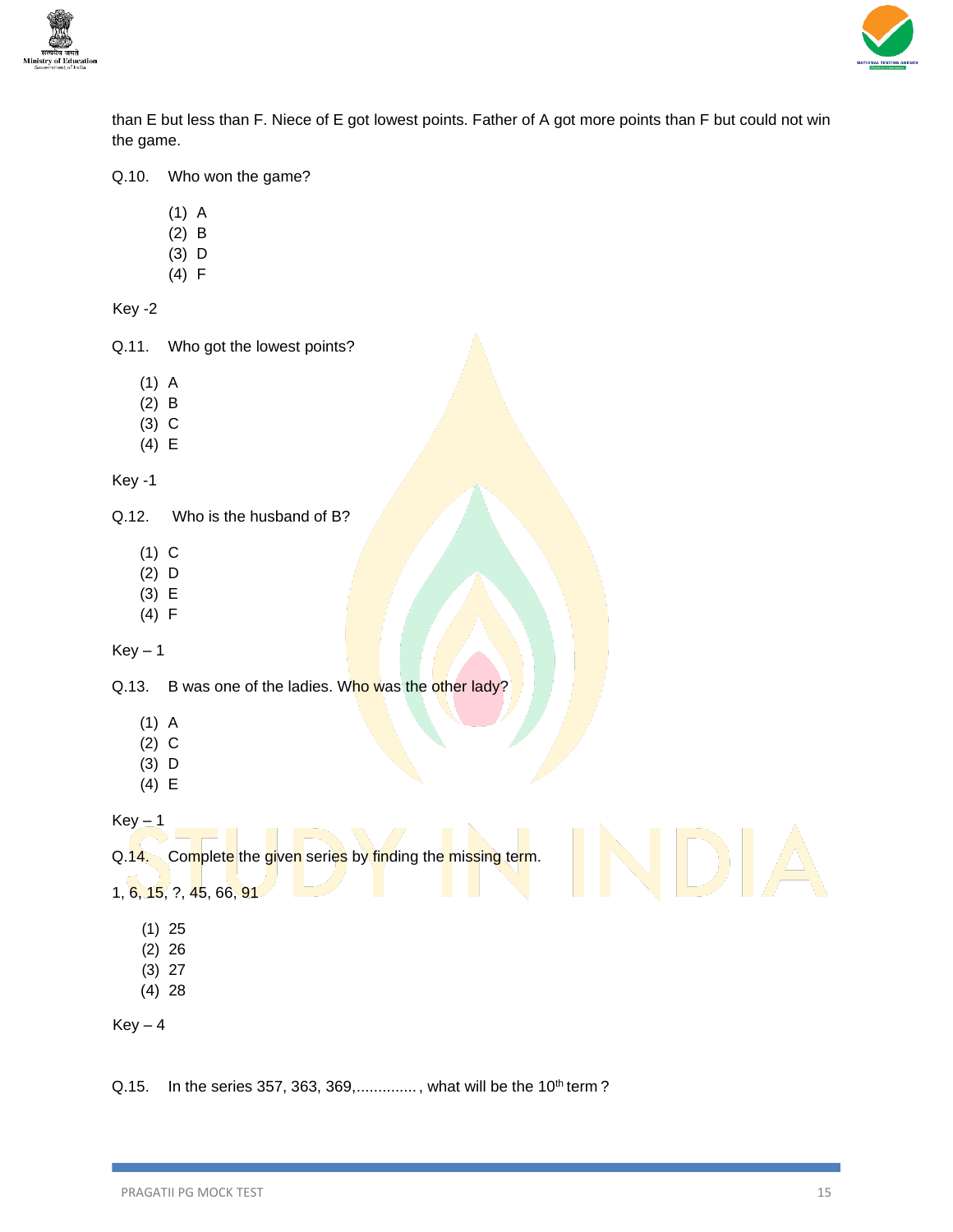



- (1) 405
- (2) 411
- (3) 413 (4) 417
- $Key-2$

Q.16 Find the missing term in the given series.

120, 99, 80, 63, 48, ?

- (1) 35
- (2) 38
- (3) 39
- (4) 40

 $Key - 1$ 

- Q.17. Rohan ranks seventh from the top and twenty sixth from the bottom in a class. How many students are there in the class?
	- (1) 31
	- (2) 32
	- (3) 33
	- (4) 34

 $Key-2$ 

- Q.18. Sam ranked ninth from the top and thirty eight from the bottom in a class. How many students are there in a class?
	- (1) 45
	- (2) 46
	- (3) 47
	- (4) 48

 $Key - 2$ 

Q.19. Nitin ranks eighteenth in a class of 49 students. What is his rank from the last?

- (1) 18
- (2) 19
- (3) 31
- (4) 32

Key -4

Q.20. Manik is fourteenth from the right end in a row of 40 boys. What is his position from the left end?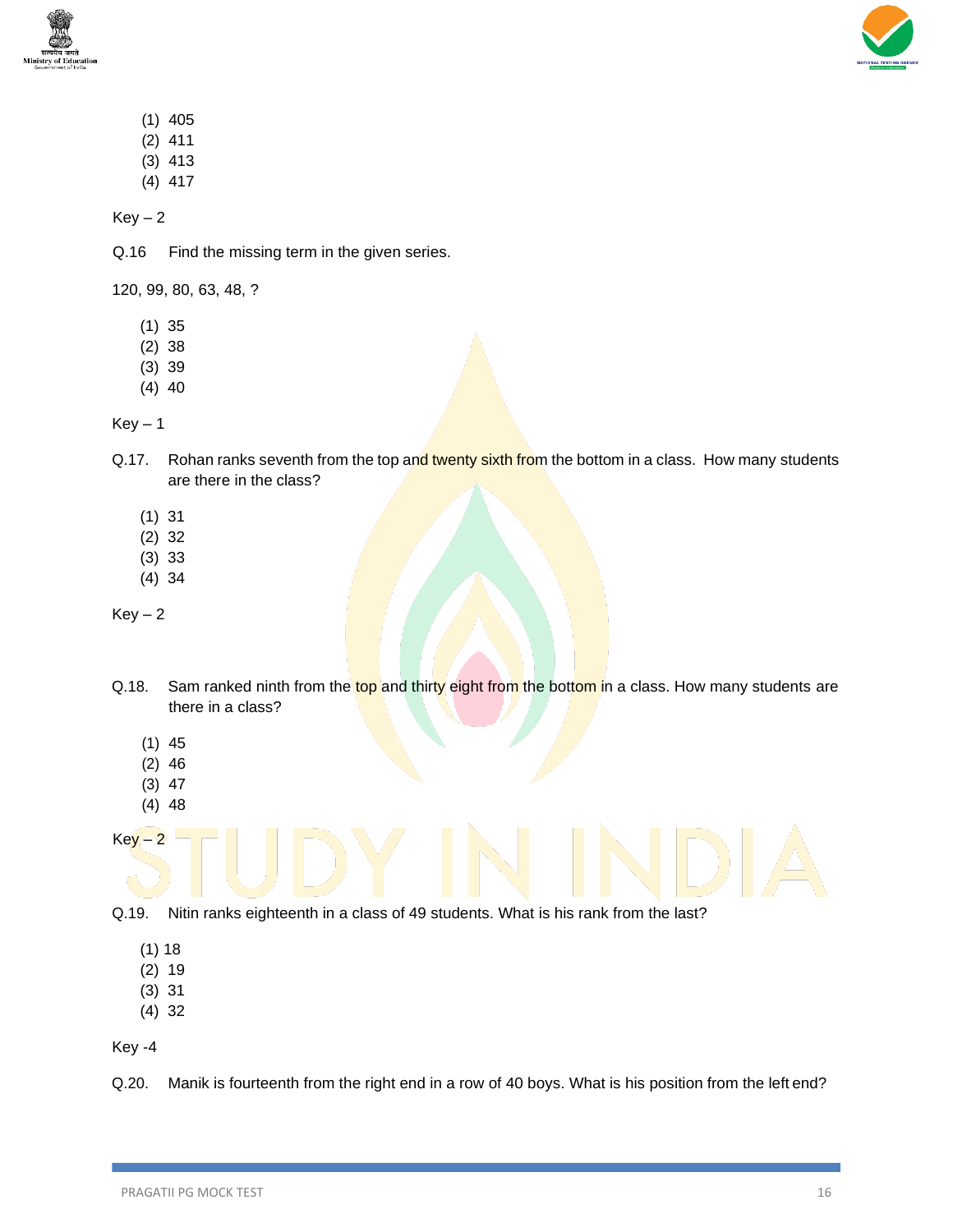



- $(1)$  24<sup>th</sup>
- (2)  $25^{th}$
- $(3)$  26<sup>th</sup> (4) 27th
- 

Direction :(Q. 21 to 25)

Each of these questions below contain three groups of things. You have to choose from the following four diagrams, the one that depicts the correct relationship among the three groups of things in each question. **1.**